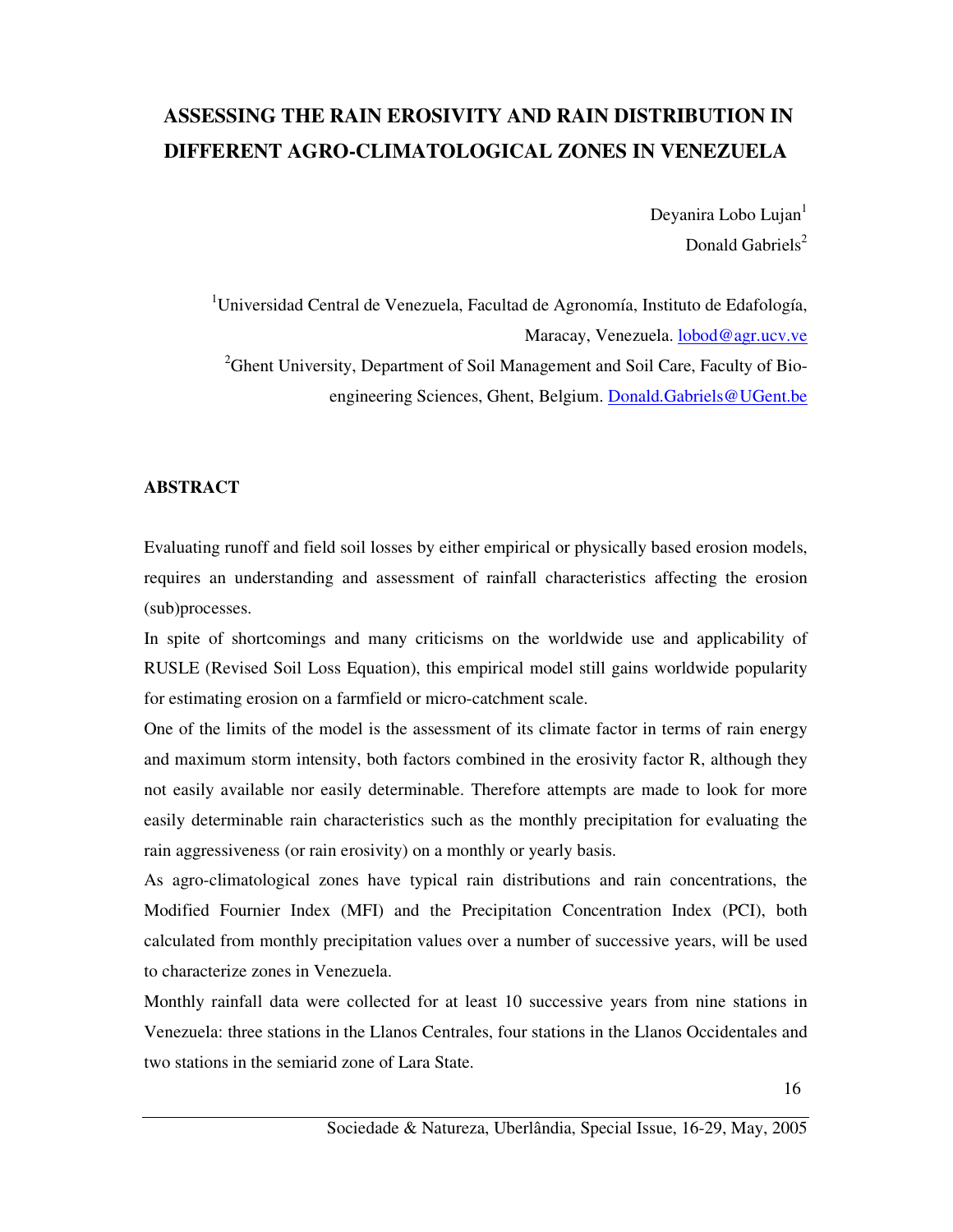According to the available data sets, two different procedures were used to calculate (MFI):

- In the first procedure the monthly rainfall amounts are averaged over a number of years. The (MFI) is then calculated from this averaged rainfall data set and reported as (MFI)1.
- In the second procedure the (MFI) is calculated from the monthly rainfall amounts of each individual year and the (MFI) averaged over a number of years. Those long term average values are reported as (MFI)2.

Temporal aspects of the rainfall distribution within a year was defined by the *Precipitation Concentration Index* (PCI) also based on monthly rainfall amounts and calculated following the two procedures as for determining the (MFI).

From those stations of which  $R = EI_{30}$  was available an attempt was made to relate R to (MFI).

#### **INTRODUCTION**

In Latin America and hence also in Venezuela sufficient rainfall records, especially rain intensity, from automatic rain recorders, are not available to calculate countrywide the rainerosivity index  $R = E_{30}$  as defined in the Universal Soil Loss Equation (USLE) (Wischmeier and Smith, 1978) with E the kinetic energy and I30 the maximum intensity during 30 minutes of the individual rainstorms.

For a number of experimental sites in Venezuela the R values were calculated on the basis of the relationship between kinetic energy E and intensity I as proposed by Wischmeier and Smith (1978) and by Renard et al (1993).

Attempts were already made in Venezuela to derive the erosivity factor R from more easily determinable rainfall parameters .

Guarisma et al  $(1981)$  developed a model to determine  $EI_{30}$  for the tropical zone of Bosque Seco in Venezuela on the basis of daily rainfall amounts  $P_d$  (mm) :

 $R = EI_{30} (MJ.mm.ha^{-1}.h^{-1}) = -231.7 + 19.3 P<sub>d</sub> (mm)$ 

Paez and Aguero (1986) found a similar realtion for La Paragua (Estado Bolivar, Venezuela) :

 $R=EI_{30} (MJ.mm.ha^{-1}.h^{-1}) = -237.9 + 8.7 P<sub>d</sub> (mm)$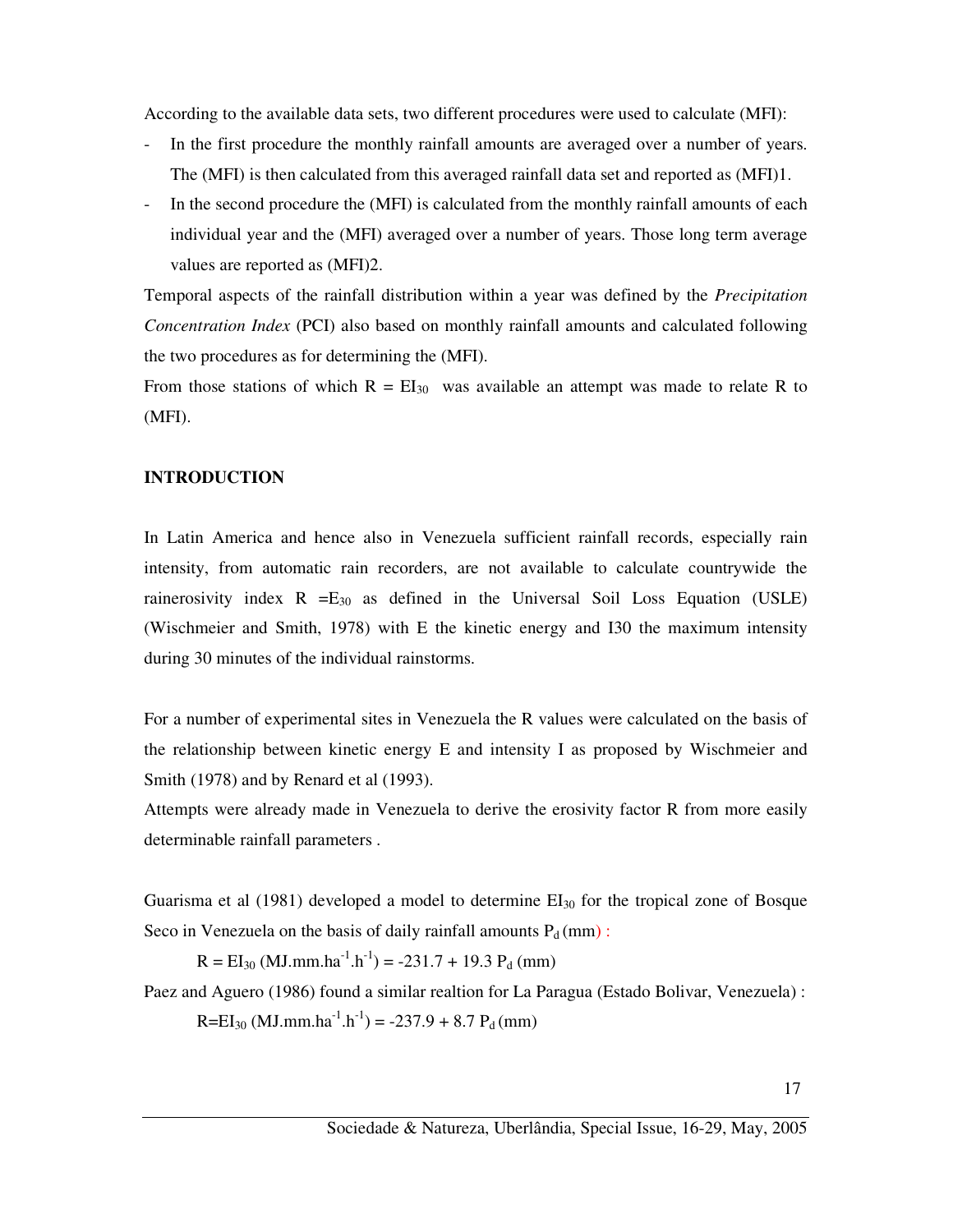Fournier (1960) developed an index (FI) *(Fournier Index)* to be correlated to sediment loads in rivers  $(FI) = p<sup>2</sup>max/P$ , with pmax the mean monthly rainfall amount of the wettest month of the year and P being the mean annual rainfall amount.

However this (FI)-index has shortcomings as estimator of the rain erosivity index within the USLE. As also low amounts of monthly rainfall can have erosive power, an increase in total rainfall amount should result in an increase of erosivity. It is also not logic that if the maximum monthly rainfall pmax remains the same with the mean annual rainfall increasing, the (FI) is decreasing.

Therefore Arnoldus(1980) modified the (FI) index into a *Modified Fournier Index* (MFI) considering the rainfall amounts of all months in the year.

$$
(MFI) = \Sigma p^2/P
$$

with p: the monthly rainfall amount and P: the annual rainfall amount

In an attempt to define temporal aspects of the rainfall distribution within a year, Oliver (1980) proposed the *Precipitation Concentration Index (PCI),* derived from the Index of Employment Diversification (Gibbs and Martin, 1962)

$$
PCI = 100 \text{ x } \Sigma \text{ p}^2/\text{P}^2
$$

Where p stands for the rainfall amount of each month of the year and P for the yearly rainfall amount.

The theoretical limits of the (PCI) are obtained as follows:

- when the rainfall in each month of the year is the same, the (PCI) equals 8.3
- when all the rainfall of the year occurs in one single month, the (PCI) equals 100

The (PCI) permits grouping of data sets according to the derived value. Oliver (1980) came to the conclusion that a (PCI) of less than 10 suggests a uniform distribution; a value from 11 to 15 denotes a moderate seasonal distribution, a value from 16 to 20 denotes a seasonal distribution. An index above 20 represents strong seasonal effects, with increasing values indicating increasing monthly rainfall concentration.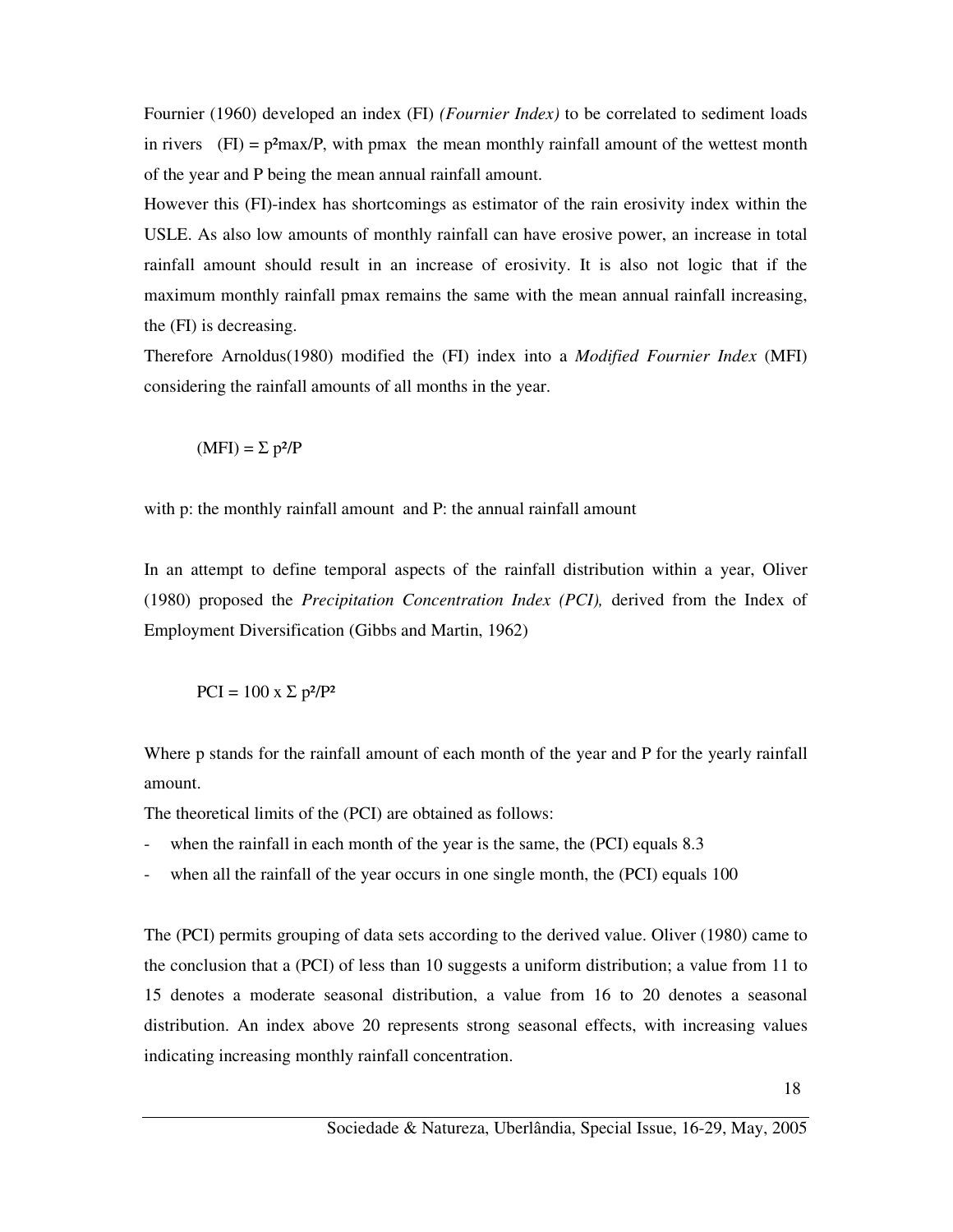**Meteorological stations and methodologies:** Three important agricultural areas in Venezuela were selected for the study: the 'Llanos Centrales', the 'Llanos Occidentales' and a semiarid zone in Lara State. In this study we include three the meteorological stations in the Llanos Centrales': 'Valle de la Pascua' and 'Los Arbolitos' and 'San Antonio Tama', four stations in the Llanos Occidentales: 'Mesa de Cavacas', 'Santa Bárbara de Barinas', 'Colonia Agricola Turén' and 'Banco de los Cedros', and two stations in the semiarid zone of Lara State: 'Carora Granja' y 'Bobare', of which the coordinates and number of years of data are presented in table 1.

| <b>Station</b>               | <b>State</b>   | Institute      | Latitude         | <b>Longitude Elevation Years</b> |     |      |  |
|------------------------------|----------------|----------------|------------------|----------------------------------|-----|------|--|
| Valle de la Pascua           | Guárico        | <b>MARN</b>    | $9^{\circ}$ 13'  | $66^{\circ} 00'$                 | 168 | 1969 |  |
|                              |                |                |                  |                                  |     | 1990 |  |
| Los Arbolitos                | Guárico        | <b>MARN</b>    | $9^{\circ} 22'$  | 66° 23'                          | 161 | 1969 |  |
|                              |                |                |                  |                                  |     | 1986 |  |
| San Antonio Tama             | Guárico        | <b>MARN</b>    | $9^{\circ} 41'$  | 66° 02'                          | 175 | 1978 |  |
|                              |                |                |                  |                                  |     | 1998 |  |
| Colonia Turén                | Portugues      | <b>MAC</b>     | 9° 15'           | $69^{\circ} 06'$                 | 275 | 1960 |  |
|                              | a              |                |                  |                                  |     | 1982 |  |
| Santa Bárbara                | <b>Barinas</b> | <b>MARN</b>    | $7^\circ$ 50'    | $71^{\circ} 09'$                 | 224 | 1970 |  |
|                              |                |                |                  |                                  |     | 1980 |  |
| Mesa de Cavacas              | Portugues      | <b>UNELLEZ</b> | $9^{\circ}$ 04'  | 68° 48'                          | 300 | 1980 |  |
|                              | a              |                |                  |                                  |     | 1991 |  |
| Banco de LosCedros Portugues |                | <b>MARN</b>    | $8^\circ$ 57'    | $69^{\circ} 43'$                 | 125 | 1980 |  |
|                              | a              |                |                  |                                  |     | 1991 |  |
| Carora Granja                | Lara           | <b>MARN</b>    | $10^{\circ} 16'$ | 70° 08'                          | 413 | 1978 |  |
|                              |                |                |                  |                                  |     | 1998 |  |
| <b>Bobare</b>                | Lara           | <b>MARN</b>    | $10^{\circ} 29'$ | $69^{\circ} 46'$                 | 660 | 1978 |  |
|                              |                |                |                  |                                  |     | 1997 |  |
|                              |                |                |                  |                                  |     |      |  |

Table 1. Meteorological stations

19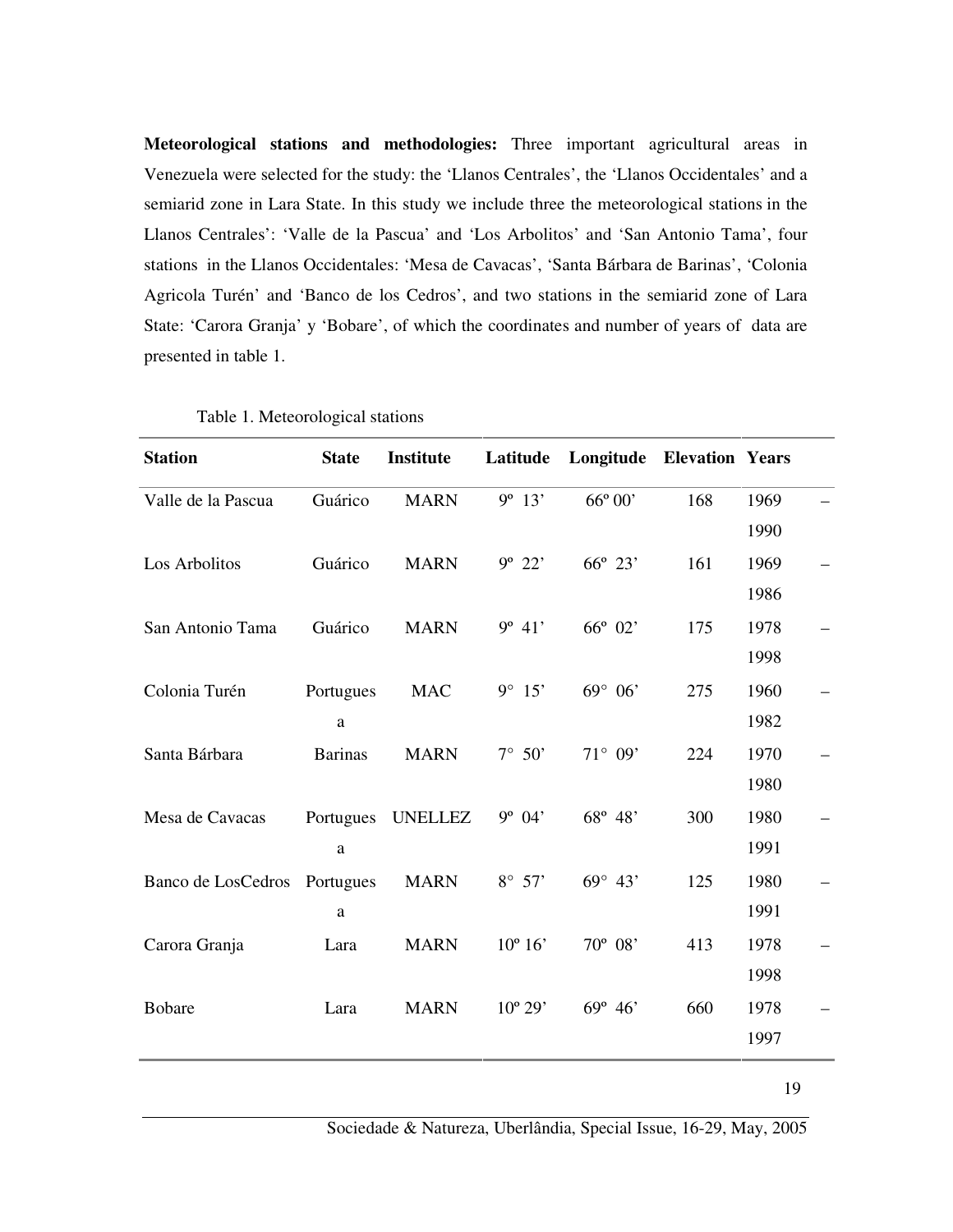MARN: Ministerio del Ambiente y de los Recursos Naturales (Ministry of Environment and Natural Resources)

MAC: Ministerio de Agricultura y Cría (Ministry of Agriculture and Development) UNELLEZ: Universidad de Los Llanos

For the different stations and for the years mentioned in table 1 the following indices were calculated:

- the *Modified Fournier Index (MFI),* using the two procedures as mentioned above resulting in *(MFI)1 en (MFI)2* 

The *(MFI)* ranges proposed by CORINE (1992) (cited by Jordán and Bellinfante, 2000), are presented in table 2.

**Table 2 :** The *(MFI)* is classified as follows:

| $(MFI)$ range | description | class |
|---------------|-------------|-------|
| <60           | very low    | 1     |
| $60 - 90$     | low         | 2     |
| 90-120        | moderate    | 3     |
| 120-160       | high        | 4     |
| >160          | very high   |       |

- the *Precipitation Concentration Index (CPI), is* also calculated using the same two procedures as for calculating *(MFI)*.

In the first procedure, the mean monthly rainfall amount is estimated by averaging the monthly rainfall data over a number of years. Afterwards, the *(PCI)* is calculated from the estimated mean rainfall data set. Those values will be reported as *(PCI)1*. In the second procedure, the *(PCI)* values are averaged over a number of years. Those values are reported as *(PCI)2*.

The first procedure results in *(PCI)1* if an average year if the series of years is long enough. The second procedure will yield long term average *(PCI)2* values of individual years.

The theoretical limits of the *(PCI)* are obtained as follows: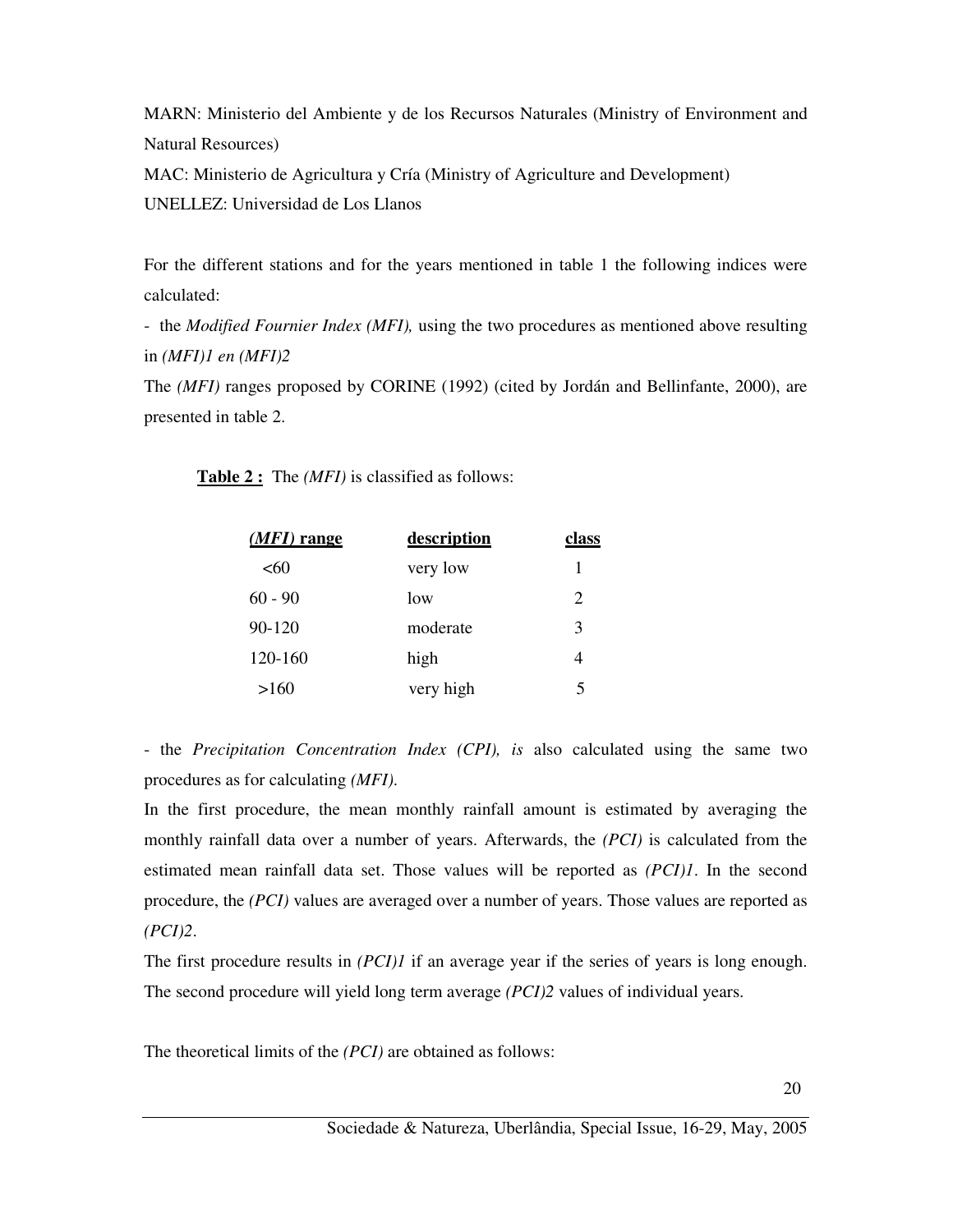- when the rainfall in each month of the year is the same, the *(PCI)* equals 8.3
- when all the rainfall of the year occurs in one single month, the *(PCI)* equals 100

The *(PCI)* permits grouping of data sets according to the derived value. Oliver (1980) came to the conclusion that a *(PCI*) of less than 10 suggests a uniform distribution; a value from 11 to 15 denotes a moderate seasonal distribution ; a value from 16 to 20 denotes a seasonal distribution. An index above 20 represents strong seasonal effects, with increasing values indicating increasing monthly rainfall concentration

The rainerosivity factor  $R = EI_{30}$  is calculated from the relationships developed by Páez et al.(1983) for Valle de La Pascua (Llanos Centrales) and for Guanare (Llanos Occidentales) and Yaritagua (semiarid zone)

 $EI_{30} = -21.69 + 1.04$  p (Valle de La Pascua)  $EI_{30} = -15.82 + 0.93$  p (Guanare)  $EI_{30} = -8.27 + 0.65p$  (Yaritagua)

In which p is the mean monthly rainfall amount.

#### **RESULTS AND DISCUSSION**

Figures 1, 2 and 3 illustrate the *(MFI)* values for the individual years for respectively the stations of the Llanos Centrales, of the Llanos Occidentales, and semiarid zone of Lara State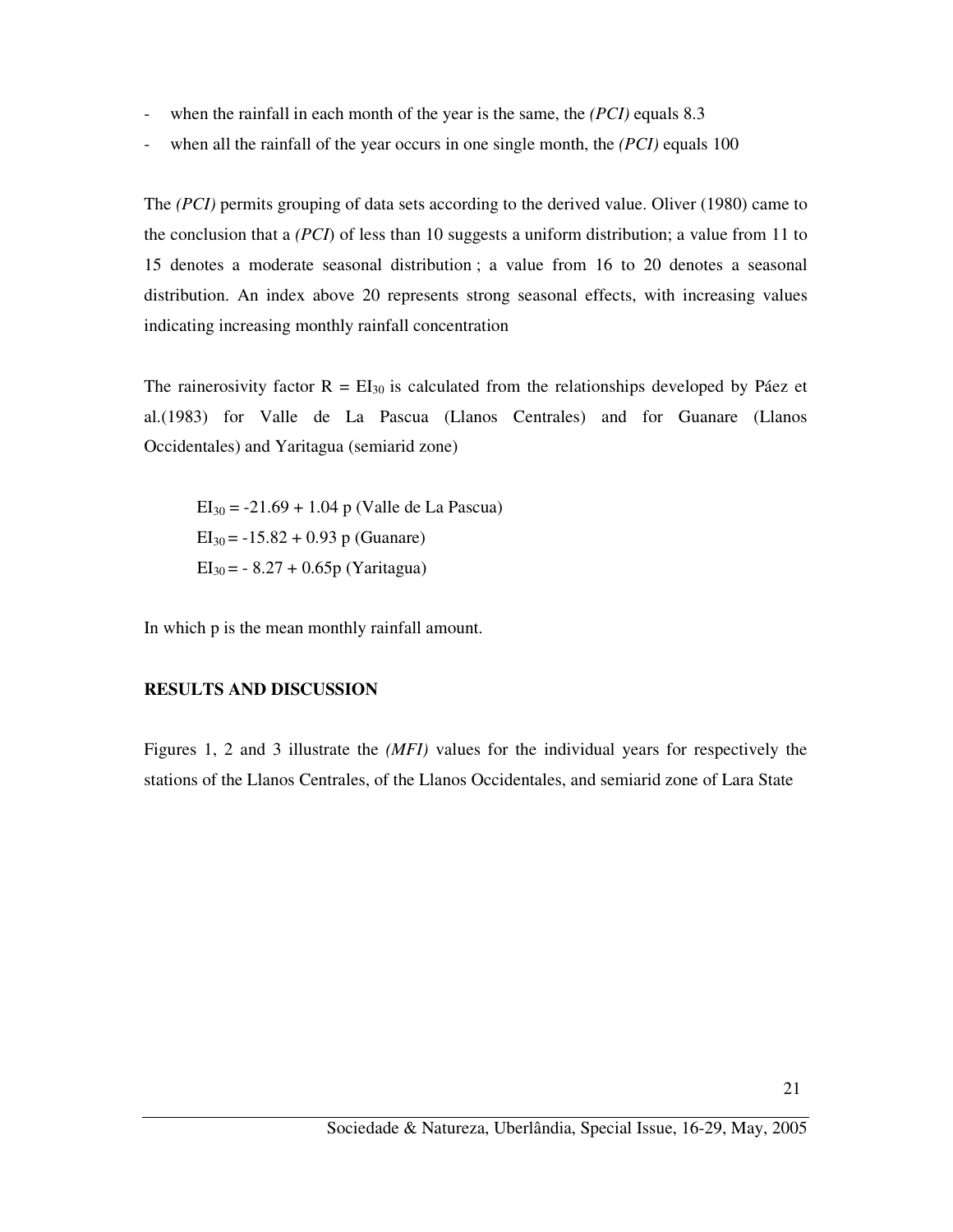

Figure 1: The Modified Fournier Index *(MFI)* for each individual year of the three stations of the Llanos Centrales.



 Figure 2**:** The Modified Fournier Index *(MFI)* for each individual year of the four stations of the Llanos Occidentales.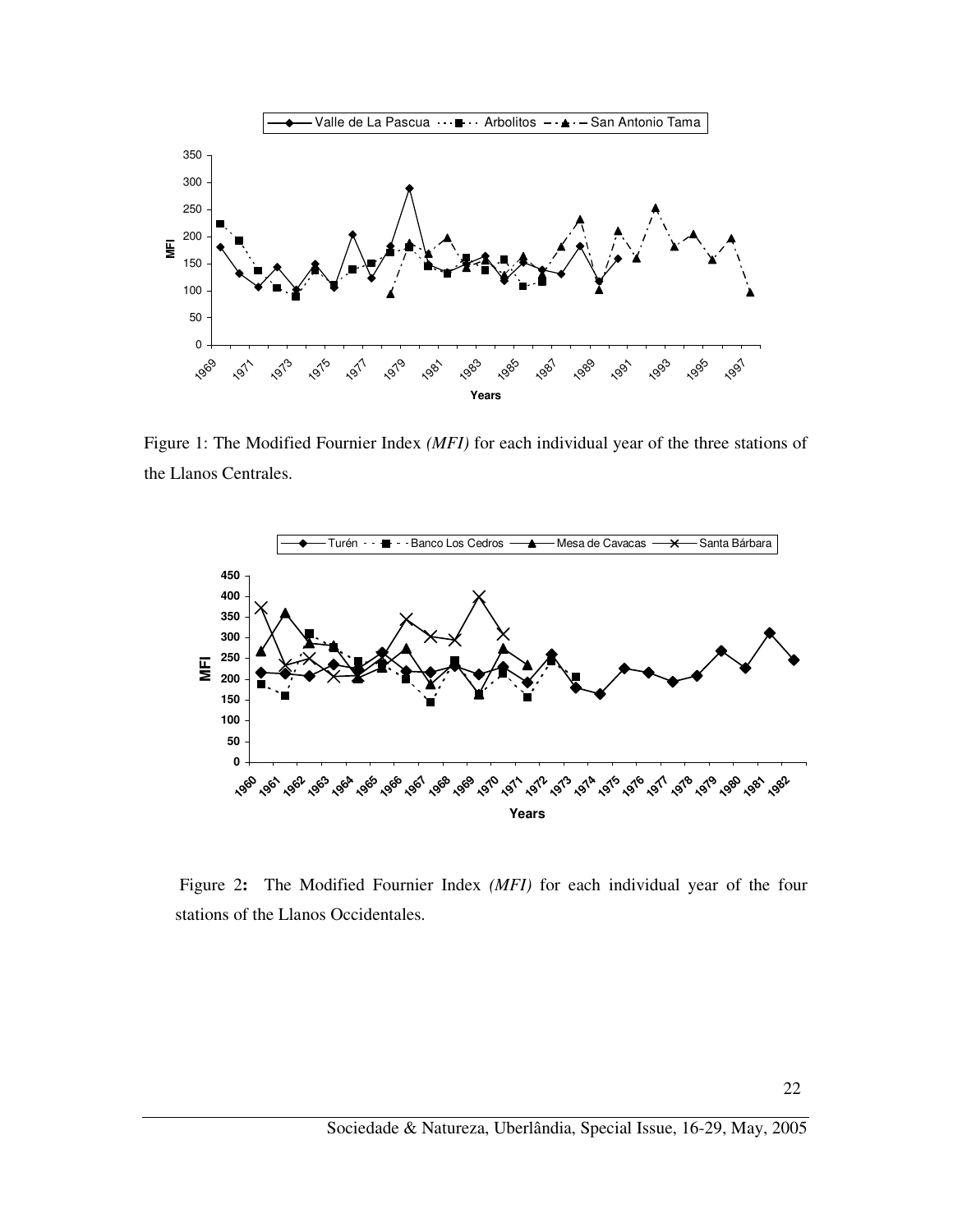

Figure 3: The Modified Fournier Index *(MFI)* for each individual year of the two stations of the semiarid zone in Lara State

Figures 4, 5 and 6 illustrate the *(PCI)* values for the individual years for respectively the stations of the Llanos Centrales, of the Llanos Occidentales, and of semiarid zone of Lara State



Sociedade & Natureza, Uberlândia, Special Issue, 16-29, May, 2005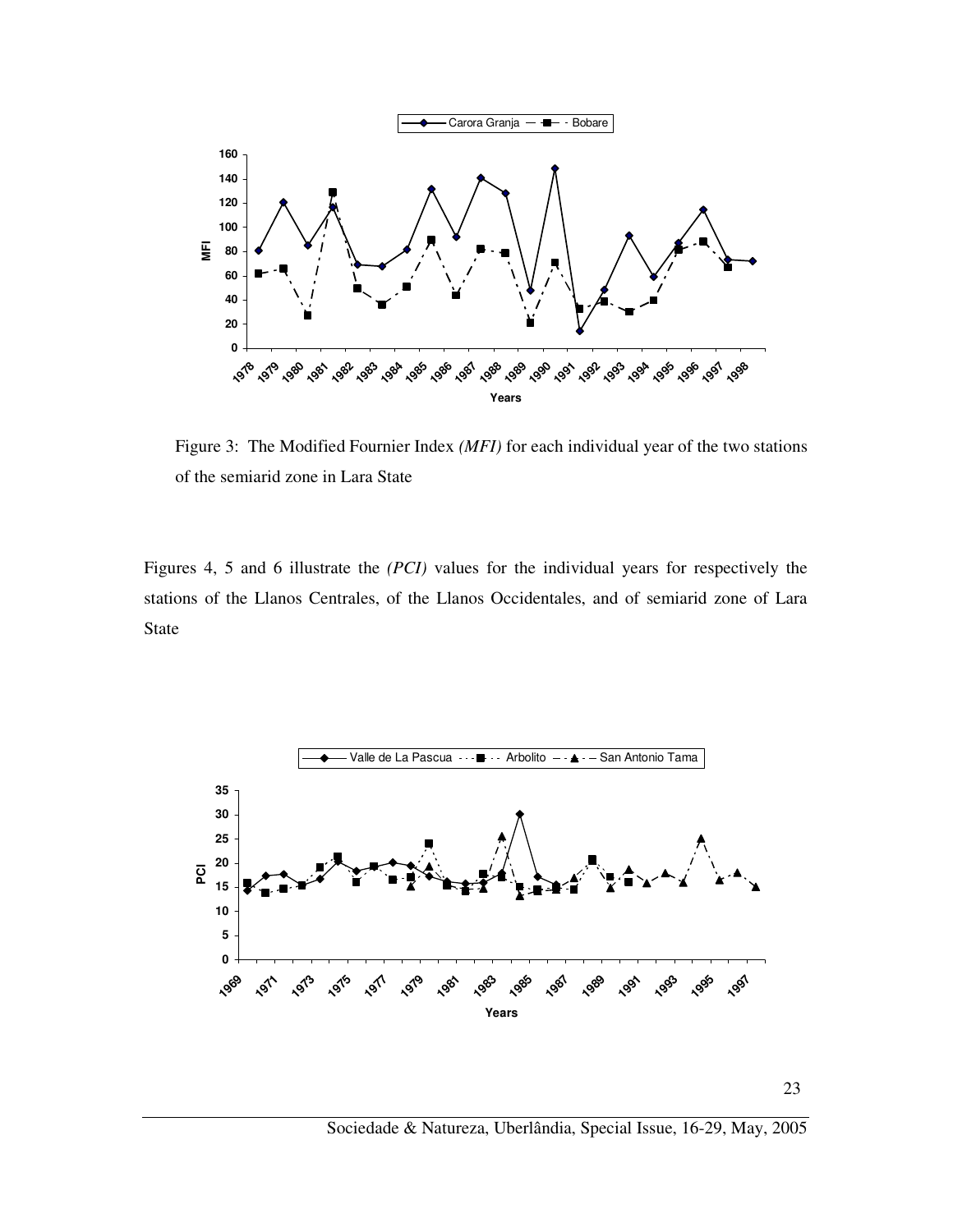Figure 4. The Precipitation Concentration Index *(PCI)* for each individual year of the three stations of the Llanos Centrales.



Figure 5. The Precipitation Concentration Index *(PCI)* for each individual year of the four stations of the Llanos Occidentales.



Figure 6. The Precipitation Concentration Index *(PCI)* for each individual year of the two stations of the semiarid zone in Lara State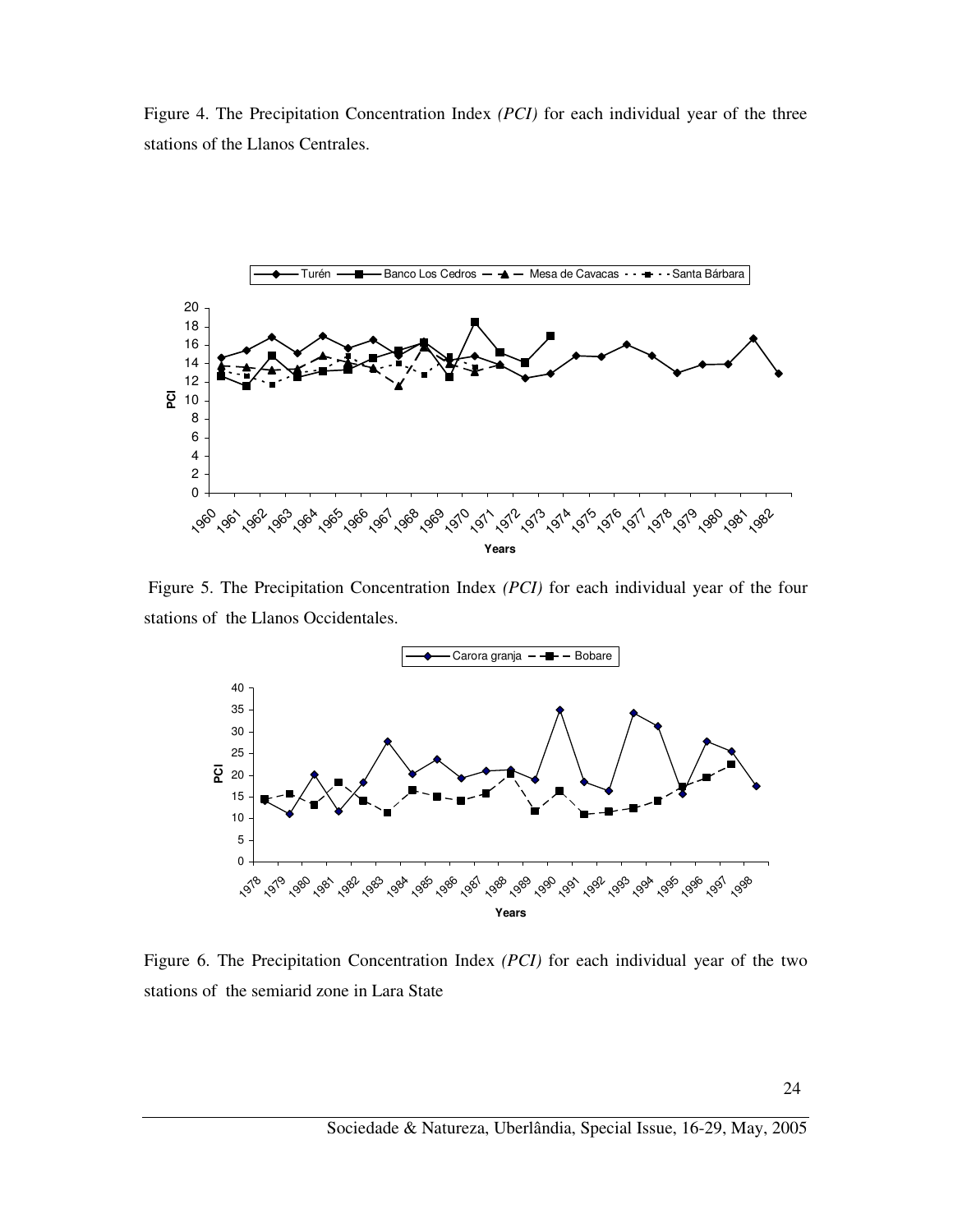Table 3 reports the mean EI<sub>30</sub>, the mean *(MFI)* and the *(PCI)* for the nine meteorological stations

| <b>Station</b>            | <b>Numbe</b> | <b>Mean</b>  | (PCI)1 | (PCI)2 | (MFI)            | (MFI)2 | $EI_{30}$ |
|---------------------------|--------------|--------------|--------|--------|------------------|--------|-----------|
|                           | of<br>r      | annual       | mean   | mean   | $\boldsymbol{l}$ | (mm)   | M.J.mm.ha |
|                           | years        | precipiation |        |        | (mm)             | mean   |           |
|                           |              | (mm)         |        |        | mean             |        |           |
| Valle de La Pascua        | 21           | 896          | 14     | 16     | 128              | 151    | 6762      |
| <b>Los Arbolitos</b>      | 17           | 820          | 15     | 18     | 122              | 144    | 5922      |
| <b>San Antonio Tama</b>   | 21           | 988          | 13     | 17     | 127              | 167    | 7700      |
| <b>Colonia Turén</b>      | 23           | 1521         | 12     | 14     | 182              | 213    | 11100     |
| Santa Bárbara             | 11           | 2051         | 12     | 14     | 220              | 250    | 17606     |
| <b>Mesa de Cavacas</b>    | 12           | 1830         | 13     | 15     | 198              | 224    | 13822     |
| Los<br>de<br><b>Banco</b> | 12           | 1503         | 12     | 13     | 263              | 288    | 10939     |
| <b>Cedros</b>             |              |              |        |        |                  |        |           |
| Carora Granja             | 21           | 458          | 12     | 21     | 55               | 89     | 2897      |
| <b>Bobare</b>             | 20           | 378          | 10     | 15     | 38               | 59     | 2375      |

Table 3. The mean annual *(MFI), (PCI)* and EI<sub>30</sub> values for nine meteorological stations in Venezuela

The *(PCI)2-* values for the three stations of the Llanos Centrales indicate a seasonal distribution of the rainfall within the year and a moderate seasonal distribution for the four stations of the Llanos Occidentales, whereas for the stations of semiarid zone indicate a moderate seasonal distribution in one of those and irregular distribution in the other one.

When considering the Modidified Fournier Index *(MFI)* as an indication of rainerosivity, then the rain in the Llanos Occidentales is much more agressive than in the Llanos Centrales and semiarid zone. This is also reflected in the  $EI_{30}$  values which are very high for the Llanos Occidentales. It is also worth to observe the higher values of *(PCI)2* and *(MFI)2* values as compard to *(PCI)1* and *(MFI)1*.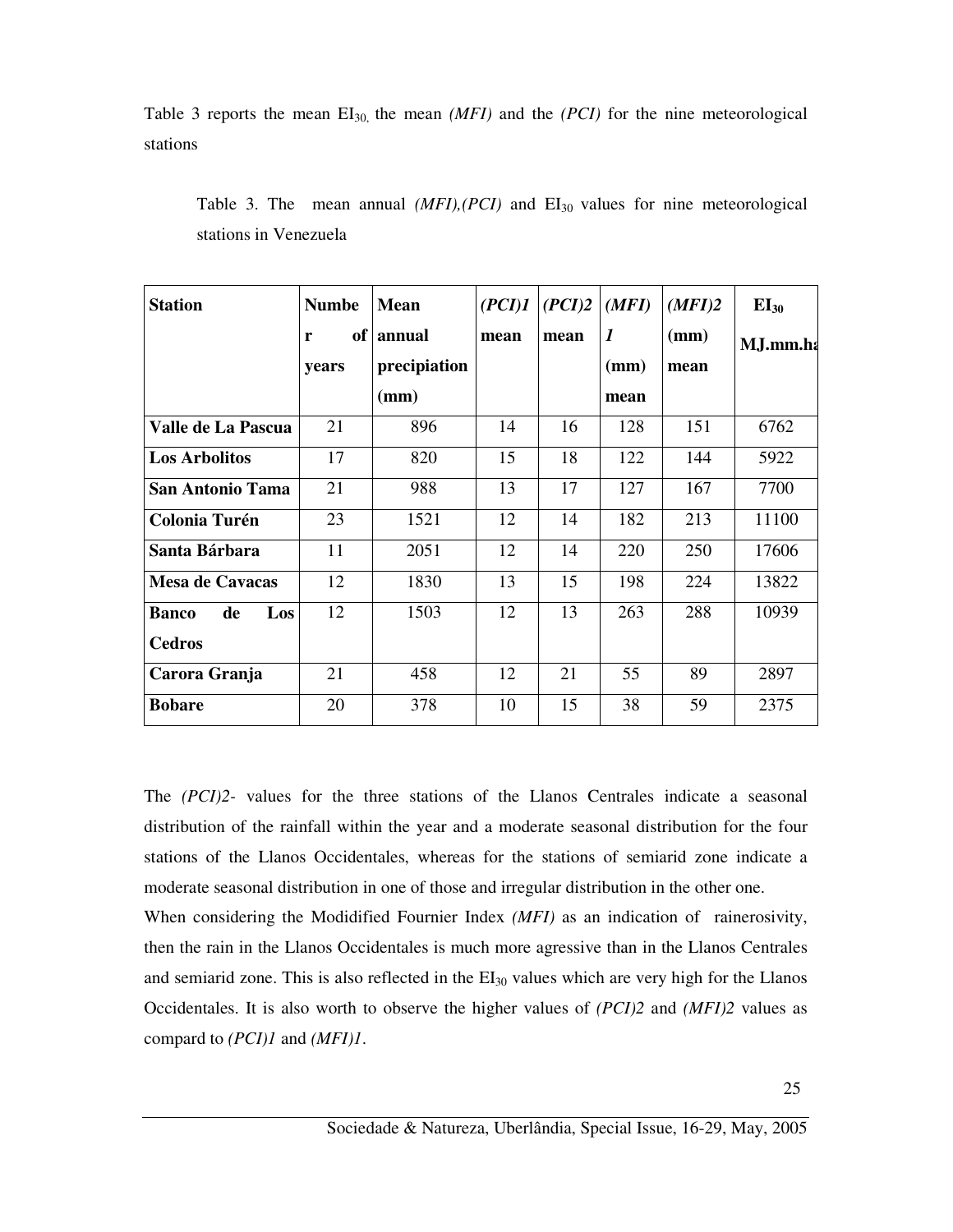In view of estimating the rain erosivity in the three agricultural zones by means of rain characteristics more easily to determine than those required for the R-factor of the USLE, a linear relationship between *(MFI)2* and  $R = EI_{30}$  was found as well as for the Llanos Centrales (figure 7) as for the Llanos Occidentales (figure 8).



Figure 7. Relationship between the Modified Fournier Index *(MFI)2* and the USLE erosivity factor  $R=EI_{30}$  for the two stations of the Llanos Centrales.

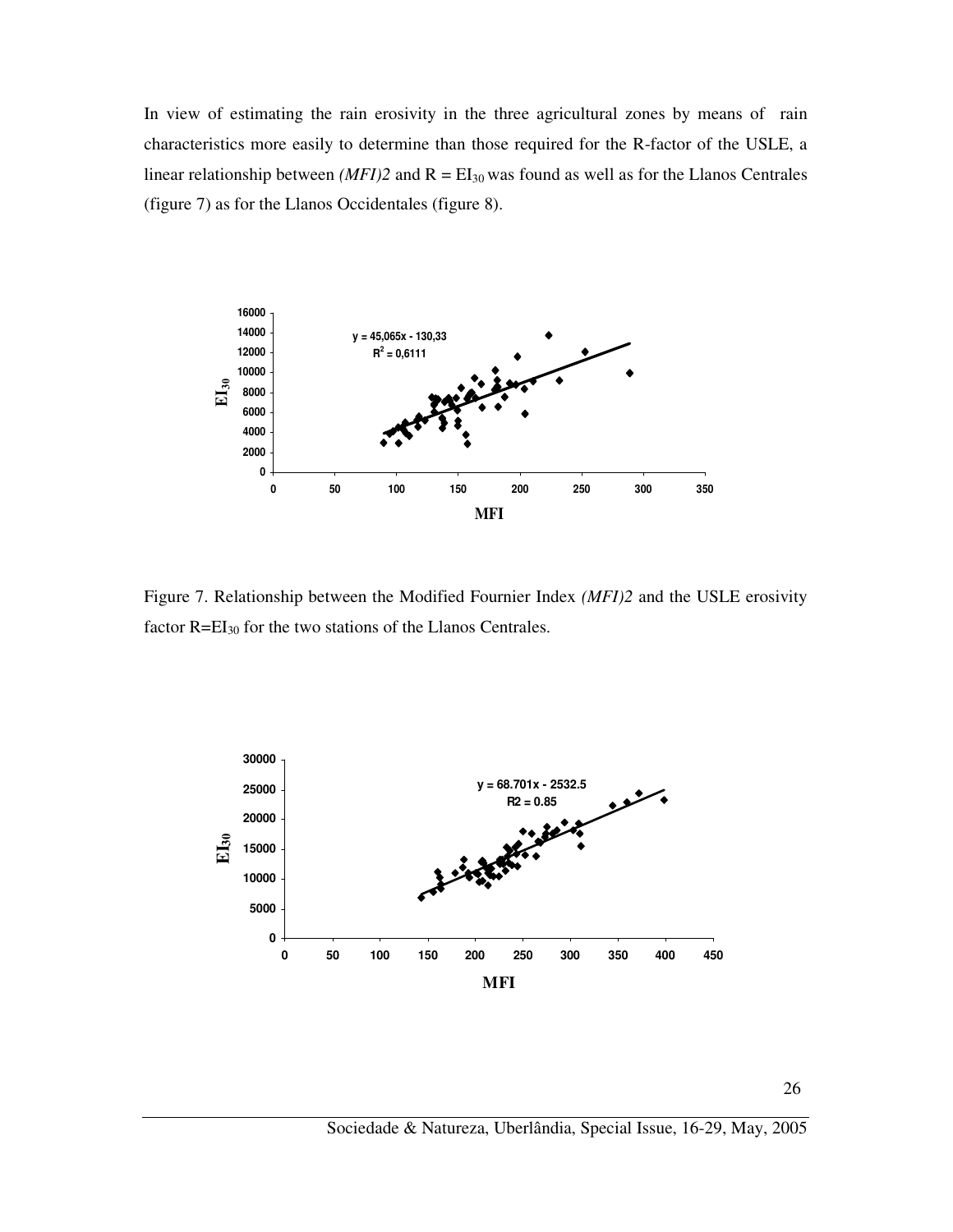Figure 8. Relationship between the Modified Fournier Index *(MFI)2* and the USLE erosivity factor R=EI30 for the four stations of the Llanos Occidentales



Figure 9. Relationship between the Modified Fournier Index *(MFI)2* and the USLE erosivity factor  $R=EI_{30}$  for the two stations of the semiarid zone in Lara State

#### **CONCLUSIONS**

In view of assessing the rain erosivity in three agricultural zones of Venezuela (the Llanos Centrales and the Llanos Occidentales and a semiarid zone in Lara State), the Modified Fournier Index *(MFI)* was calculated on the basis of monthly precipitation amounts. In the Llanos Occidentales the rain is more aggressive than in the Llanos Centrals, with the lowest aggressiveness in the semiarid zone of Lara State

The Precipitation Concentration Index *(PCI)2* for the two stations of the Llanos Centrals indicate a seasonal distribution of the rainfall within the year and a moderate seasonal distribution for the four stations of the Llanos Occidentales. In the semiarid zone, these values indicate a moderate seasonal distribution in one of the stations and irregular distribution in the other one.

In view of using the *(MFI)* as the erosivity index in the USLE a relationship has to be established between *(MFI)* and R=EI<sub>30</sub>. Different relationships exist for the stations of the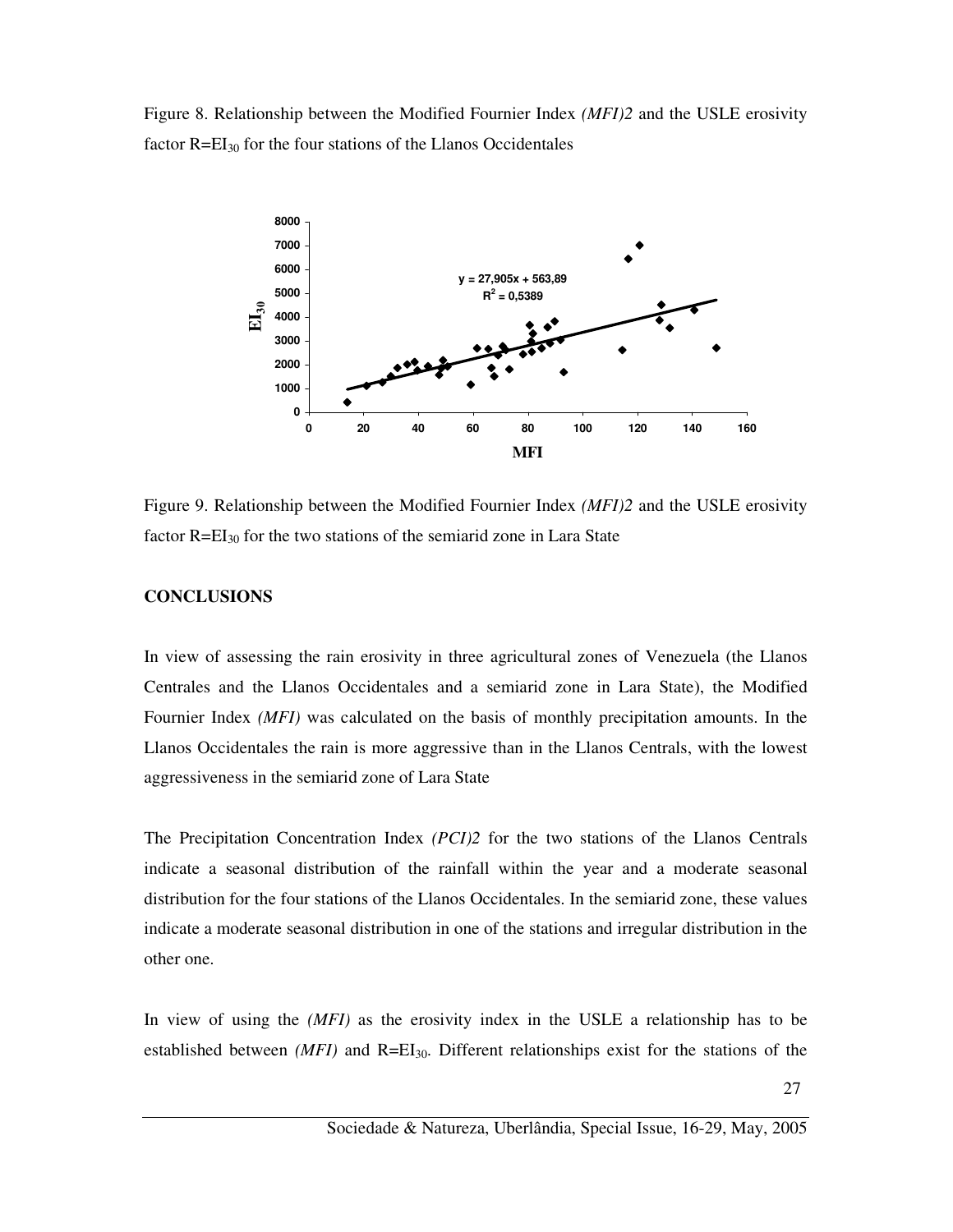Llanos Centrales and for the stations of the Llanos Occidentales and for the two stations of the semiarid zone of Lara State.

### **REFERENCES**

- **Arnoldus, H.M.J. (1980):** *An approximation of the rainfall factor in the universal soil loss equation.* In: De Boodt, M. and Gabriels, D. (Eds) Assessment of Erosion. John Wiley and Sons, Chichester, 127-132
- **CORINE (1992):** *Soil erosion risk and important land resources in the southern regions of the European Community*. Brussels, Commission of the European Community EUR 13233 EN, Luxemburg, Office for official Publications of the European Community, pp 97
- **Fournier, F. (1960) :** *Climat et Erosion*. Presses Universitaires de France, Paris
- **Gibbs, J. and Martin, W. (1962):** *Urbanisation, technology, and the division of labour; international patterns,* American Sociological Review, 27, 667 - 677
- **Guarisma, R., Paez, M.L. and Rodriguez, O.S. (1981)** : *Rainfall erosion indices estimated from daily precipitation amount.* Winter meeting ASAE. December 15-81, 1981, Chicago, Illinois
- **Jordán, A. and Bellinfante, N. (2000) :** *Cartografia de la erosividad de lluvia estimada a partir de datros pluviométricos mensuales en el Campo de Gibraltar* (Cádiz). Edafolofia, Vol 7 (3) :83-92
- **Oliver, J.E. (1980):** *Monthly precipitation distribution: a comparative index.* Professional Geographer, 32, 300 - 309
- **Páez, M.L., Rodríguez, O.S. and Lizaso,J. (1983) :** *Preliminary evaluation of Universal Soil Loss Equation factors in Venezuela.* International Conference on Soil Erosion and Conservation. Mimeografiado, Honolulu, Hawaii, 19 p
- **Páez, M.L. and Aguero, H. (1986):** *Classificacion de la tierra y recommendaciones de uso y manejo con fines de prevencion y control de erosion hidrica en un area adyacente al embalse del Guri (La Paragua - El Cristo- San Pedro de las Bocas, Edo. Bolivar).*  Informe de Avance. Proyecto Facultad de Agronomia, UCV - EDELCA. 79p Mimeografiado
- **Renard, K.G., Foster, G.R. and Weesies, T. (1993):** *Predicting Soil Erosion by Water A*